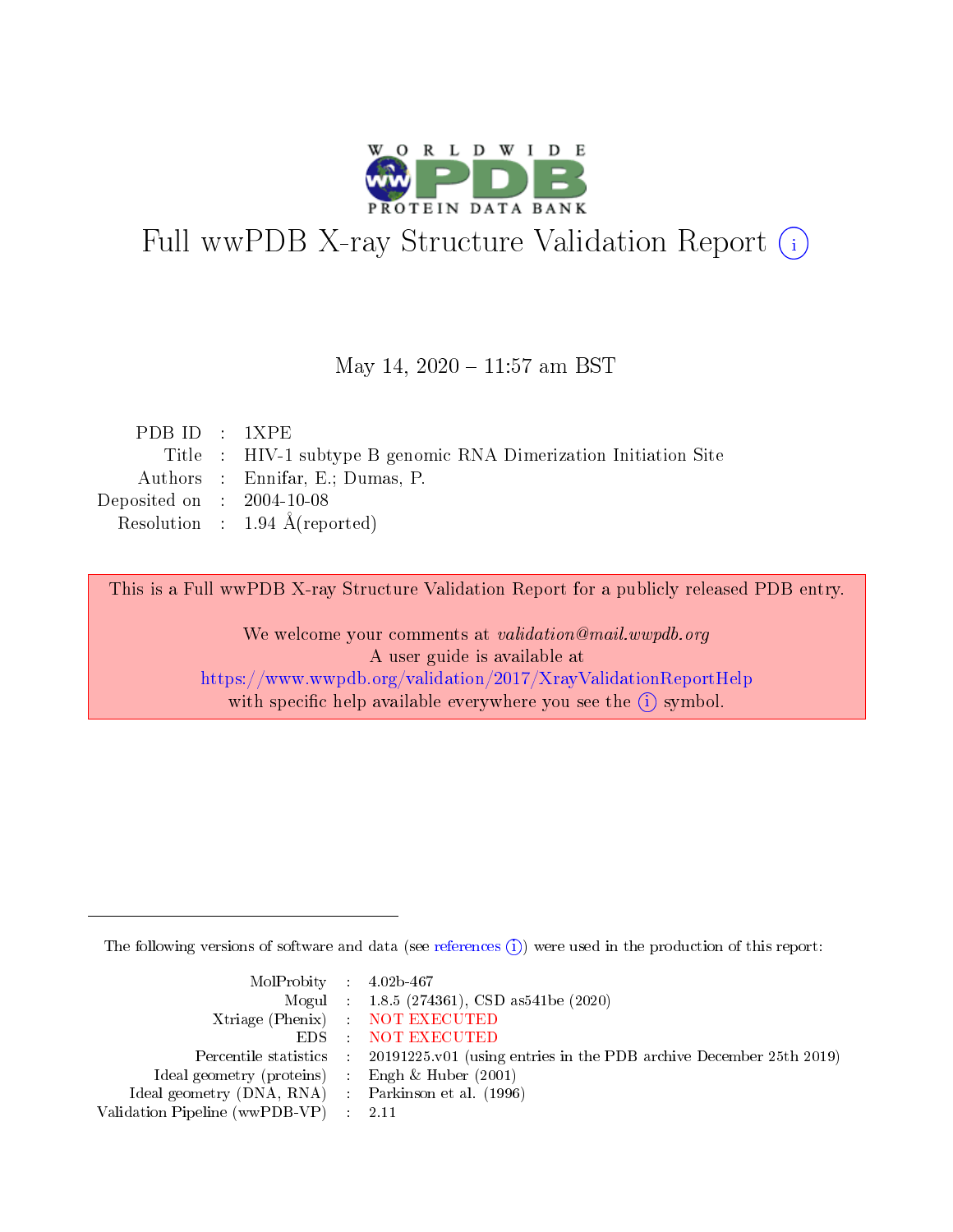# 1 [O](https://www.wwpdb.org/validation/2017/XrayValidationReportHelp#overall_quality)verall quality at a glance  $(i)$

The following experimental techniques were used to determine the structure: X-RAY DIFFRACTION

The reported resolution of this entry is 1.94 Å.

Percentile scores (ranging between 0-100) for global validation metrics of the entry are shown in the following graphic. The table shows the number of entries on which the scores are based.



| Metric       | Whole archive        | Similar resolution                 |
|--------------|----------------------|------------------------------------|
|              | $(\#\text{Entries})$ | $(\#Entries, resolution range(A))$ |
| Clashscore   | 141614               | $1023(1.94-1.94)$                  |
| RNA backbone | 3102.                | $1003(2.46-1.42)$                  |

The table below summarises the geometric issues observed across the polymeric chains and their fit to the electron density. The red, orange, yellow and green segments on the lower bar indicate the fraction of residues that contain outliers for  $\geq=3$ , 2, 1 and 0 types of geometric quality criteria respectively. A grey segment represents the fraction of residues that are not modelled. The numeric value for each fraction is indicated below the corresponding segment, with a dot representing fractions  $\leq=5\%$ 

Note EDS was not executed.

| Mol | $Chain \  Length$ | Quality of chain |     |  |
|-----|-------------------|------------------|-----|--|
|     | ററ<br>دے          | 70%              | 26% |  |
|     | ດດ                | 65%              | 30% |  |

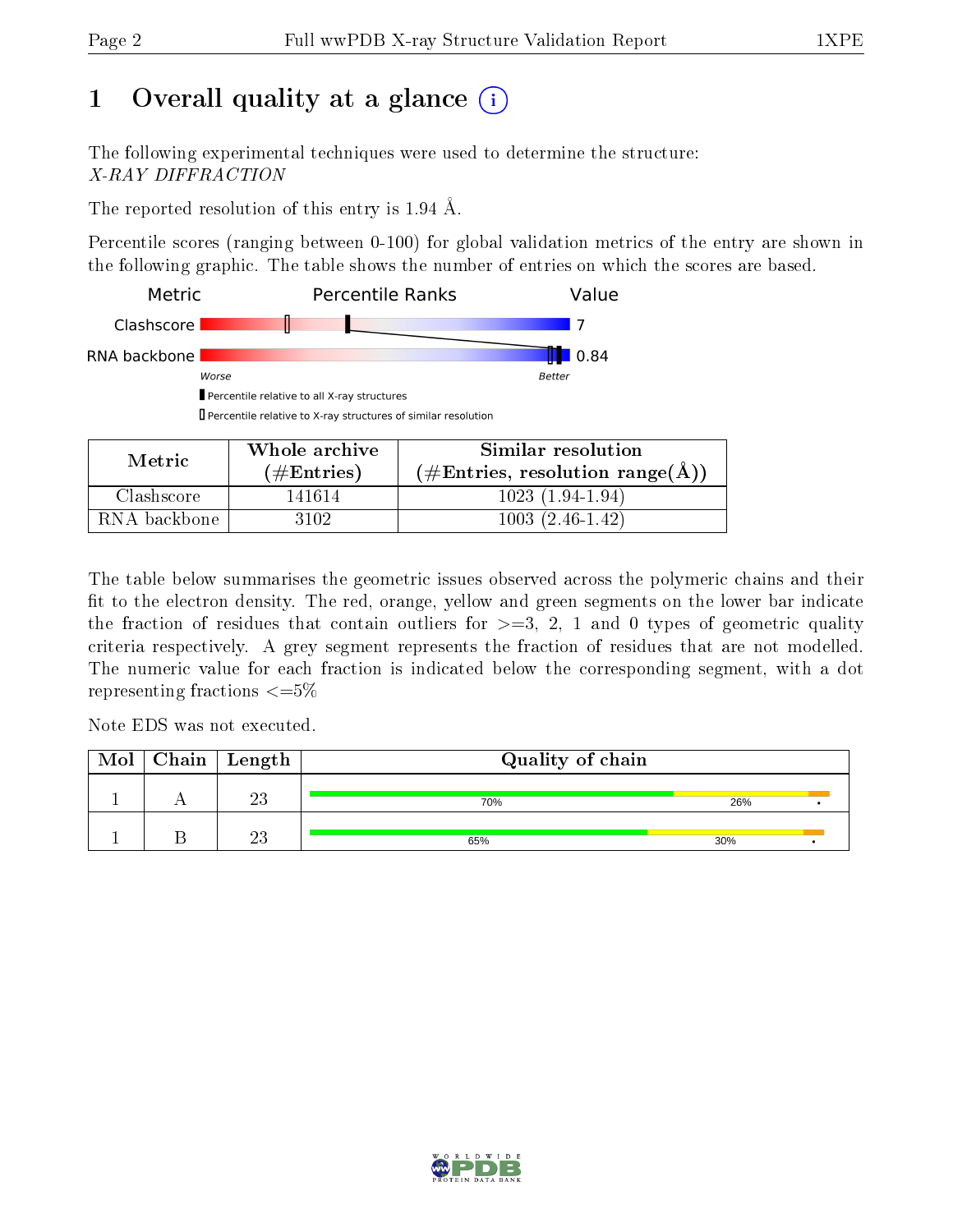# 2 Entry composition (i)

There are 6 unique types of molecules in this entry. The entry contains 1130 atoms, of which 0 are hydrogens and 0 are deuteriums.

In the tables below, the ZeroOcc column contains the number of atoms modelled with zero occupancy, the AltConf column contains the number of residues with at least one atom in alternate conformation and the Trace column contains the number of residues modelled with at most 2 atoms.

 Molecule 1 is a RNA chain called 5'-R(\*CP\*UP\*UP\*GP\*CP\*UP\*GP\*AP\*AP\*GP\*CP\*G P\*CP\*GP\*CP\*AP\*CP\*GP\*GP\*CP\*AP\*AP\*G)-3'.

| Mol |    | Chain   Residues | Atoms       |  |            |                  |  |  | $ZeroOcc \mid AltConf \mid Trace$ |  |
|-----|----|------------------|-------------|--|------------|------------------|--|--|-----------------------------------|--|
|     |    | 23               | Total C N   |  |            | $\left( \right)$ |  |  |                                   |  |
|     |    |                  | 491         |  |            | 220 92 157 22    |  |  |                                   |  |
|     |    |                  | Total C N O |  |            |                  |  |  |                                   |  |
|     | 23 | 491              |             |  | 220 92 157 | 22               |  |  |                                   |  |

• Molecule 2 is MAGNESIUM ION (three-letter code: MG) (formula: Mg).

|  | Mol   Chain   Residues | Atoms    | $ZeroOcc \   \$ AltConf |
|--|------------------------|----------|-------------------------|
|  |                        | Total Mg |                         |
|  |                        | Total Mg |                         |

Molecule 3 is SODIUM ION (three-letter code: NA) (formula: Na).

|  | $Mol$   Chain   Residues | Atoms    | $ZeroOcc$   AltConf |
|--|--------------------------|----------|---------------------|
|  |                          | Total Na |                     |
|  |                          | Total Na |                     |

• Molecule 4 is SULFATE ION (three-letter code: SO4) (formula:  $O_4S$ ).

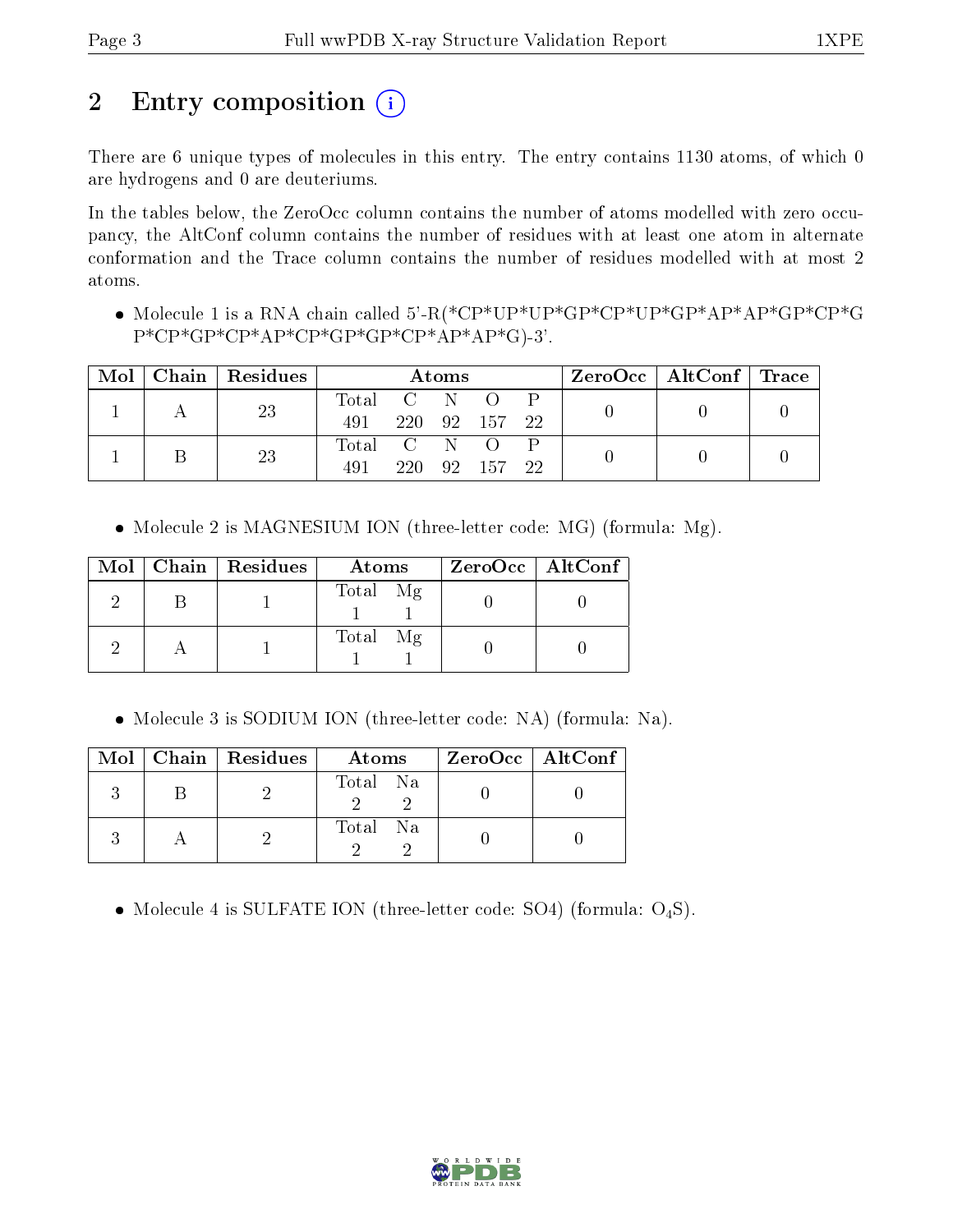

| Mol |   | Chain   $Residues$ | Atoms                            | ZeroOcc   AltConf |
|-----|---|--------------------|----------------------------------|-------------------|
|     | Н |                    | Total O S                        |                   |
|     |   |                    | $4 -$<br>5                       |                   |
|     |   |                    | Total<br>$\overline{O}$ S        |                   |
|     |   |                    | 5<br>4                           |                   |
|     |   |                    | Total<br>O S                     |                   |
|     |   |                    | 5<br>$\overline{4}$              |                   |
|     |   |                    | Total<br>- S<br>$\left( \right)$ |                   |
|     |   |                    | 5                                |                   |

Molecule 5 is CHLORIDE ION (three-letter code: CL) (formula: Cl).

|  | Mol   Chain   Residues | Atoms | ZeroOcc   AltConf |  |
|--|------------------------|-------|-------------------|--|
|  |                        | Total |                   |  |

 $\bullet\,$  Molecule 6 is water.

|  | Mol   Chain   Residues | Atoms               | $ZeroOcc \   \$ AltConf |
|--|------------------------|---------------------|-------------------------|
|  | 56                     | Total O<br>56<br>56 |                         |
|  | 65                     | Total O<br>65<br>65 |                         |

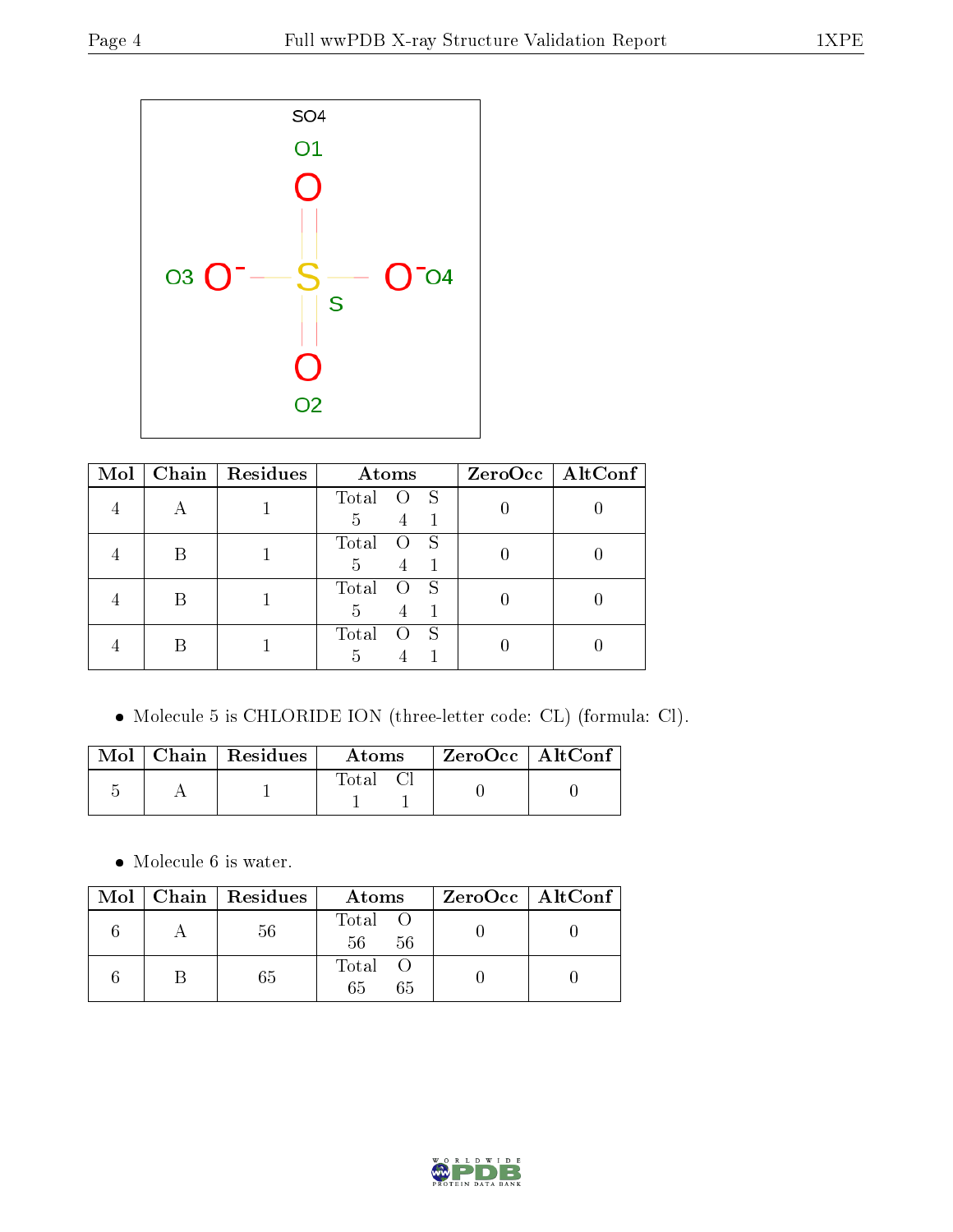# 3 Residue-property plots  $(i)$

These plots are drawn for all protein, RNA and DNA chains in the entry. The first graphic for a chain summarises the proportions of the various outlier classes displayed in the second graphic. The second graphic shows the sequence view annotated by issues in geometry. Residues are colorcoded according to the number of geometric quality criteria for which they contain at least one outlier: green  $= 0$ , yellow  $= 1$ , orange  $= 2$  and red  $= 3$  or more. Stretches of 2 or more consecutive residues without any outlier are shown as a green connector. Residues present in the sample, but not in the model, are shown in grey.

Note EDS was not executed.

• Molecule 1: 5'-R(\*CP\*UP\*UP\*GP\*CP\*UP\*GP\*AP\*AP\*GP\*CP\*GP\*CP\*GP\*CP\*AP\*CP\*G  $P*GP*CP*AP*AP*GP*G$ 

| Chain A:                          | 70%                                                           | 26% |  |
|-----------------------------------|---------------------------------------------------------------|-----|--|
| <mark>ភូមិ ខេន ដូដូន្យ ន</mark> ូ |                                                               |     |  |
|                                   | • Molecule 1: 5'-R(*CP*UP*UP*CP*CP*UP*GP*AP*AP*CP*CP*CP*CP*CP |     |  |

 ${}^*\text{GP*CP*AP*CP*GP}$ P\*GP\*CP\*AP\*AP\*G)-3'

| Chain B:                                   | 65%     | 30% |  |
|--------------------------------------------|---------|-----|--|
| $\sqrt{4}$<br>$\circ$<br>58<br>Н<br>공<br>ö | ത<br>일양 |     |  |

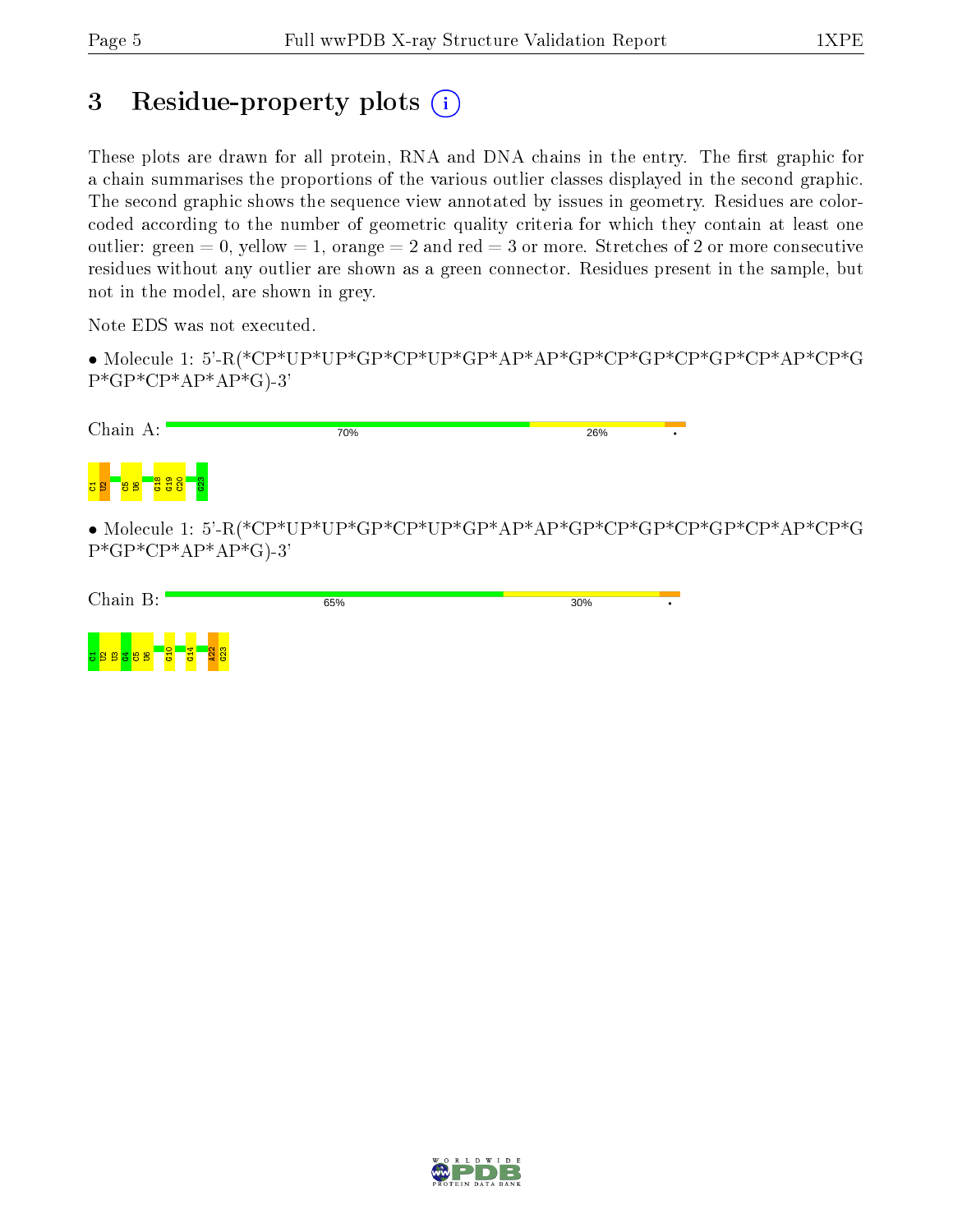# 4 Data and refinement statistics  $(i)$

Xtriage (Phenix) and EDS were not executed - this section is therefore incomplete.

| Property                               | Value                                           | <b>Source</b> |  |
|----------------------------------------|-------------------------------------------------|---------------|--|
| Space group                            | C 2 2 21                                        | Depositor     |  |
| Cell constants                         | 114.57Å<br>$95.45\text{\AA}$<br>27.43Å          | Depositor     |  |
| a, b, c, $\alpha$ , $\beta$ , $\gamma$ | $90.00^\circ$<br>$90.00^\circ$<br>$90.00^\circ$ |               |  |
| Resolution (A)                         | 18.73<br>$-1.94$                                | Depositor     |  |
| % Data completeness                    | $90.2(18.73-1.94)$                              | Depositor     |  |
| (in resolution range)                  |                                                 |               |  |
| $R_{merge}$                            | (Not available)                                 | Depositor     |  |
| $\mathrm{R}_{sym}$                     | 0.04                                            | Depositor     |  |
| Refinement program                     | <b>CNS 1.1</b>                                  | Depositor     |  |
| $R, R_{free}$                          | 0.253<br>0.255<br>$\mathbf{A}$                  | Depositor     |  |
| Estimated twinning fraction            | No twinning to report.                          | Xtriage       |  |
| Total number of atoms                  | 1130                                            | wwPDB-VP      |  |
| Average B, all atoms $(A^2)$           | 41.0                                            | wwPDB-VP      |  |

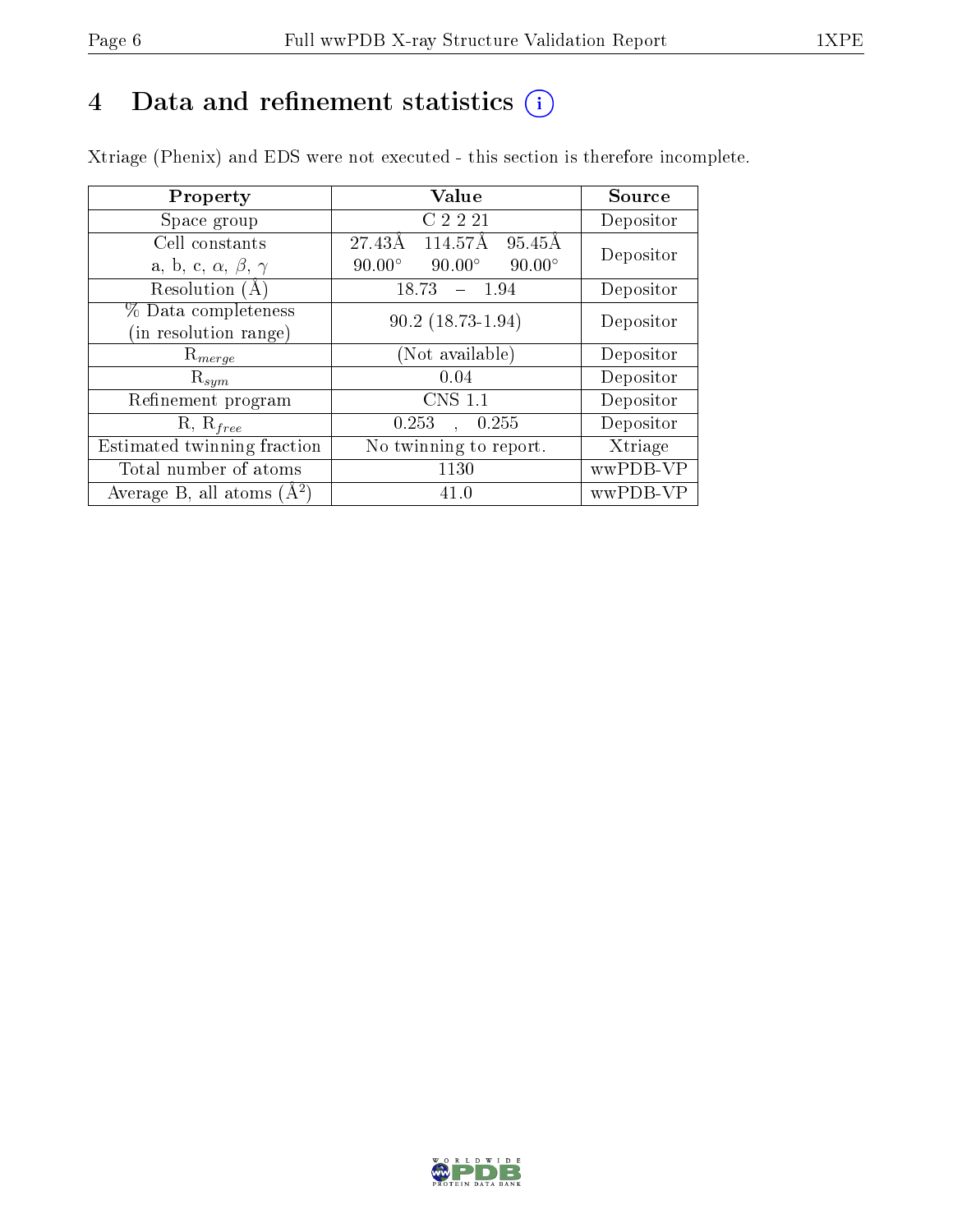# 5 Model quality  $(i)$

# 5.1 Standard geometry  $(i)$

Bond lengths and bond angles in the following residue types are not validated in this section: NA, MG, SO4, CL

The Z score for a bond length (or angle) is the number of standard deviations the observed value is removed from the expected value. A bond length (or angle) with  $|Z| > 5$  is considered an outlier worth inspection. RMSZ is the root-mean-square of all Z scores of the bond lengths (or angles).

| Mol | Chain |      | Bond lengths    | Bond angles |                         |  |
|-----|-------|------|-----------------|-------------|-------------------------|--|
|     |       | RMSZ | # $ Z  > 5$     | RMSZ        | $\# Z  > 5$             |  |
|     |       | 0.52 | 0/549           | 0.79        | 0/855                   |  |
|     | В     | 0.50 | 0/549           | 0.88        | $1/855(0.1\%)$          |  |
| AΠ  | ΑH    | 0.51 | $^{\prime}1098$ | 0.84        | $^{\prime}1710~(0.1\%)$ |  |

Chiral center outliers are detected by calculating the chiral volume of a chiral center and verifying if the center is modelled as a planar moiety or with the opposite hand.A planarity outlier is detected by checking planarity of atoms in a peptide group, atoms in a mainchain group or atoms of a sidechain that are expected to be planar.

|  | $\mid$ Mol $\mid$ Chain $\mid$ #Chirality outliers $\mid$ #Planarity outliers $\mid$ |
|--|--------------------------------------------------------------------------------------|
|  |                                                                                      |

There are no bond length outliers.

All (1) bond angle outliers are listed below:

| $\parallel$ Mol $\parallel$ Chain $\parallel$ Res $\parallel$ Type $\parallel$ |  | Atoms                 | Observed( $^{\circ}$ )   Ideal( $^{\circ}$ ) |            |
|--------------------------------------------------------------------------------|--|-----------------------|----------------------------------------------|------------|
|                                                                                |  | $C2'$ -C3'-O3'   9.20 | 129.74                                       | $109.50\,$ |

There are no chirality outliers.

All (1) planarity outliers are listed below:

|  |  | $\mid$ Mol $\mid$ Chain $\mid$ Res $\mid$ Type $\mid$ Group |
|--|--|-------------------------------------------------------------|
|  |  | Sidechain                                                   |

## 5.2 Too-close contacts  $\overline{a}$

In the following table, the Non-H and H(model) columns list the number of non-hydrogen atoms and hydrogen atoms in the chain respectively. The H(added) column lists the number of hydrogen atoms added and optimized by MolProbity. The Clashes column lists the number of clashes within

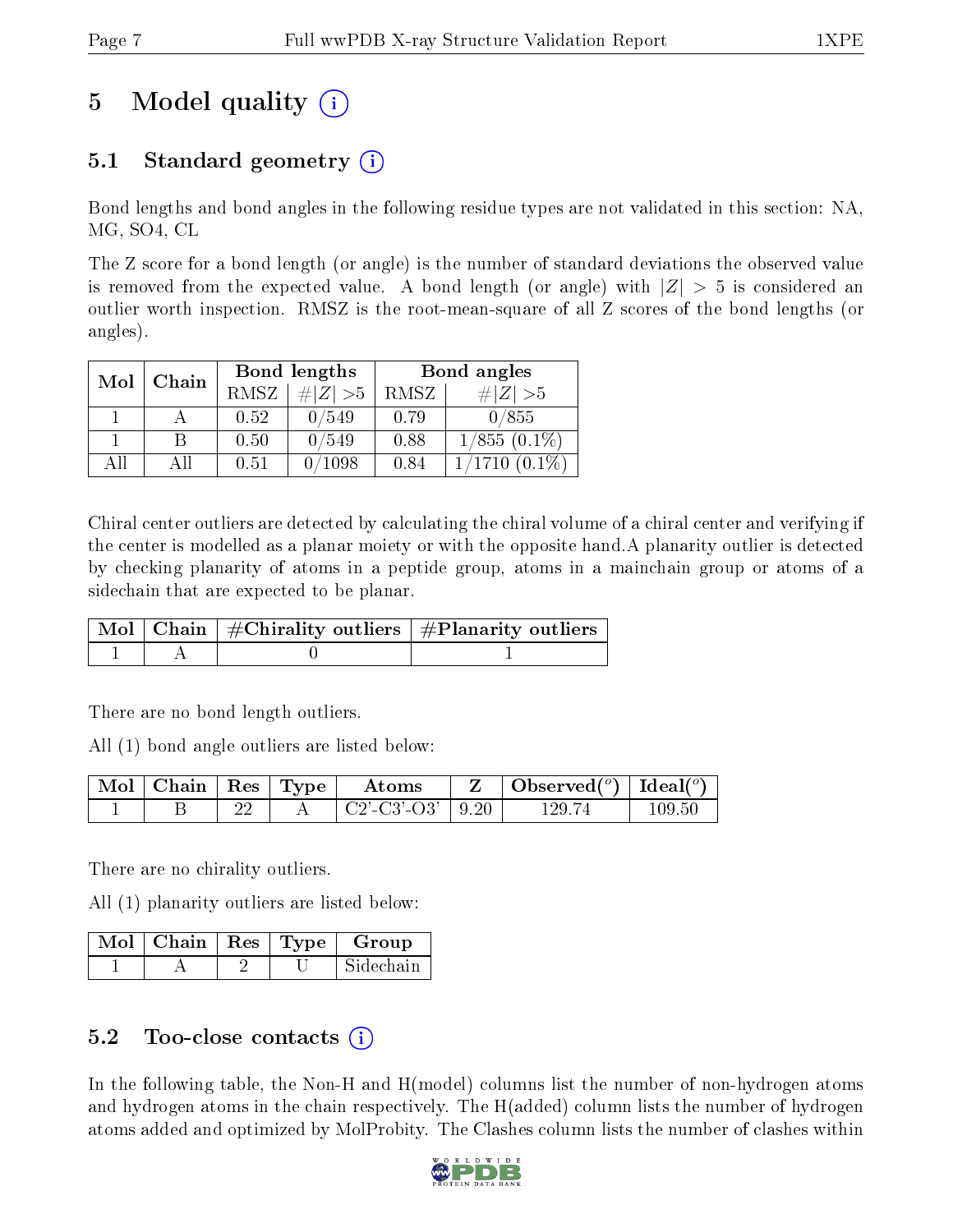| Mol            | Chain | $Non-H$ | H (model) | H(added) | Clashes | Symm-Clashes |
|----------------|-------|---------|-----------|----------|---------|--------------|
|                | А     | 491     |           | 252      |         |              |
|                | B     | 491     |           | 252      |         |              |
| $\mathfrak{D}$ | А     |         |           |          |         |              |
| 2              | B     |         |           |          |         |              |
| 3              | А     | 2       |           |          |         |              |
| 3              | В     | റ       | 0         |          |         |              |
| 4              | А     | 5       |           |          |         |              |
| 4              | B     | 15      |           |          |         |              |
| 5              | А     |         |           |          |         |              |
| 6              | А     | 56      |           |          |         |              |
| 6              | В     | 65      |           |          |         |              |
|                | All   | 1130    |           | 504      |         |              |

the asymmetric unit, whereas Symm-Clashes lists symmetry related clashes.

The all-atom clashscore is defined as the number of clashes found per 1000 atoms (including hydrogen atoms). The all-atom clashscore for this structure is 7.

All (11) close contacts within the same asymmetric unit are listed below, sorted by their clash magnitude.

| Atom-1          | Atom-2          | Interatomic<br>distance $(A)$ | Clash<br>overlap |
|-----------------|-----------------|-------------------------------|------------------|
|                 |                 |                               |                  |
| 1: A:20: C: H1' | 6: A:304: HOH:O | 1.96                          | 0.65             |
| 1: B: 10: G: N2 | 4:B:107:SO4:O4  | 2.31                          | 0.59             |
| 1:A:19:G:O2'    | 1: A:20: C: H5' | 2.02                          | 0.59             |
| 1: A:5: C:H2'   | 1: A:6: U:O4'   | 2.10                          | 0.51             |
| 1:B:14:G:H5'    | 6:B:259:HOH:O   | 2.11                          | 0.49             |
| 1:B:2:U:H2'     | 1: B:3: U: C6   | 2.49                          | 0.47             |
| 1: A:5:C:C2'    | 1: A:6: U:H5'   | 2.50                          | 0.42             |
| 1: A:6: U:H1'   | 1:A:19:G:N2     | 2.34                          | 0.42             |
| 1:B:5:C:H2'     | 1: B:6: U:O4'   | 2.19                          | 0.41             |
| 1: A:1:C:H2'    | 1:A:2:U:C6      | 2.56                          | 0.41             |
| 1:A:18:G:O2'    | 1: A: 19: G:H5' | 2.20                          | 0.40             |

There are no symmetry-related clashes.

### 5.3 Torsion angles  $(i)$

#### 5.3.1 Protein backbone (i)

There are no protein molecules in this entry.

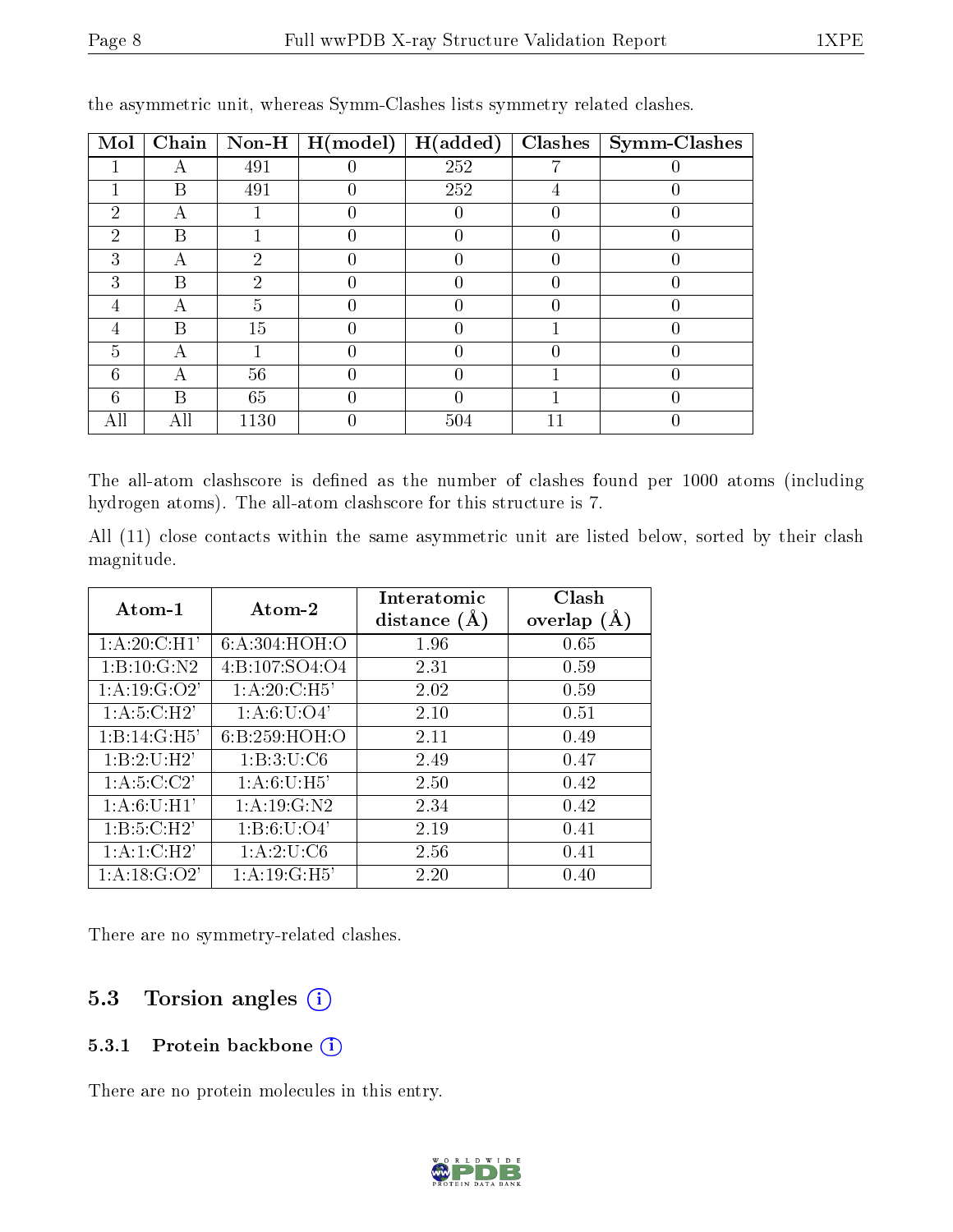#### 5.3.2 Protein sidechains  $(i)$

There are no protein molecules in this entry.

#### $5.3.3$  RNA  $(i)$

| Mol | Chain | Analysed       | <b>Backbone Outliers   Pucker Outliers  </b> |       |
|-----|-------|----------------|----------------------------------------------|-------|
|     |       | $22/23$ (95\%) |                                              |       |
|     |       | $22/23$ (95\%) | $4\%$                                        | $4\%$ |
|     |       | $(95\%)$       | $2\%$                                        | $2\%$ |

All (1) RNA backbone outliers are listed below:

| Mol | Chain | $\perp$ Res | vpe |
|-----|-------|-------------|-----|
|     |       |             |     |

All (1) RNA pucker outliers are listed below:

| Mol | Chain   Res | Type |
|-----|-------------|------|
|     |             |      |

#### 5.4 Non-standard residues in protein, DNA, RNA chains (i)

There are no non-standard protein/DNA/RNA residues in this entry.

#### 5.5 Carbohydrates  $(i)$

There are no carbohydrates in this entry.

#### 5.6 Ligand geometry  $(i)$

Of 11 ligands modelled in this entry, 7 are monoatomic - leaving 4 for Mogul analysis.

In the following table, the Counts columns list the number of bonds (or angles) for which Mogul statistics could be retrieved, the number of bonds (or angles) that are observed in the model and the number of bonds (or angles) that are defined in the Chemical Component Dictionary. The Link column lists molecule types, if any, to which the group is linked. The Z score for a bond length (or angle) is the number of standard deviations the observed value is removed from the expected value. A bond length (or angle) with  $|Z| > 2$  is considered an outlier worth inspection. RMSZ is the root-mean-square of all Z scores of the bond lengths (or angles).

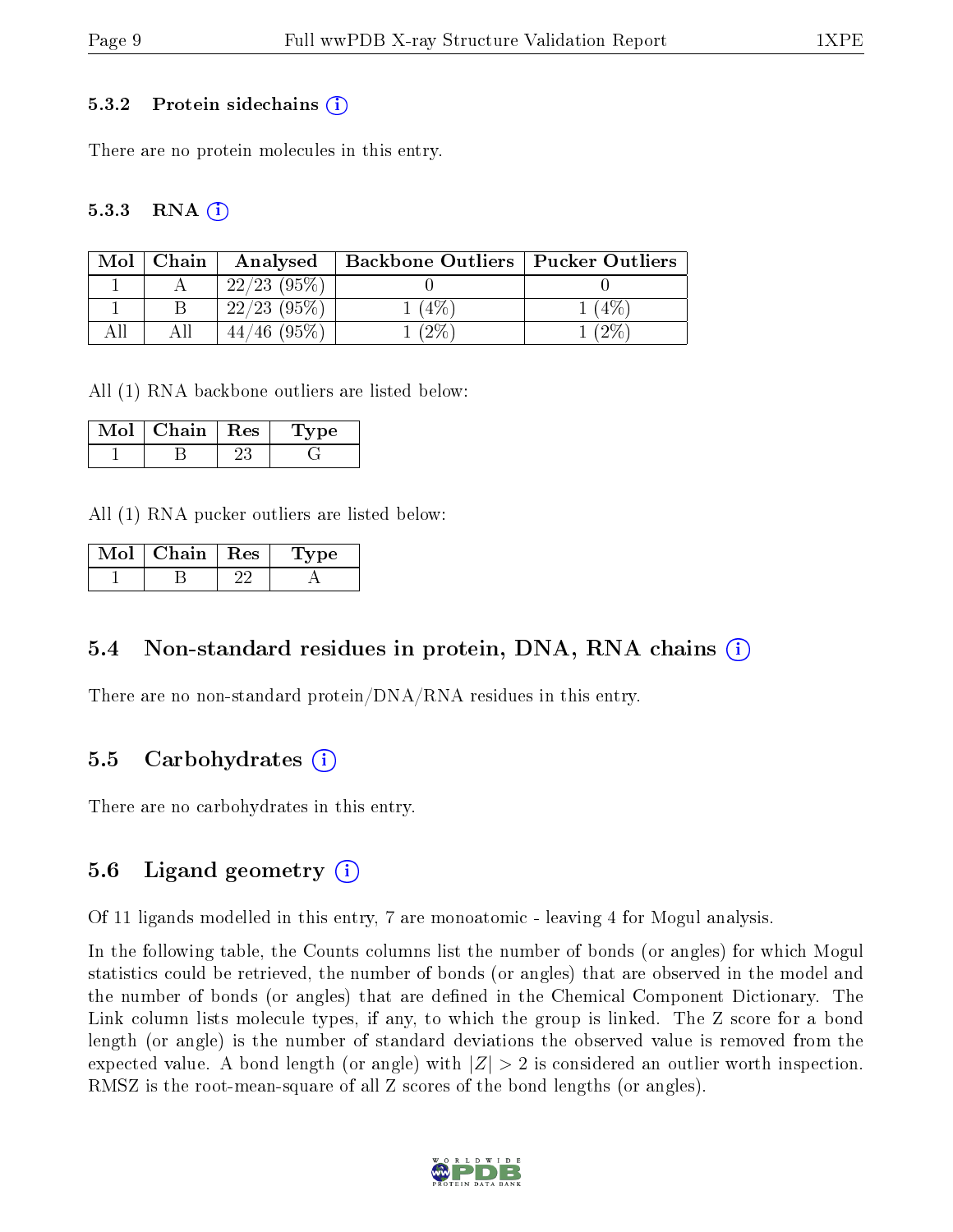| Mol            |                 |       | Res | Link                     | <b>Bond lengths</b> |      |  | Bond angles |      |         |  |  |  |        |      |             |        |      |          |
|----------------|-----------------|-------|-----|--------------------------|---------------------|------|--|-------------|------|---------|--|--|--|--------|------|-------------|--------|------|----------|
|                | Type            | Chain |     |                          |                     |      |  |             |      |         |  |  |  | Counts | RMSZ | # $ Z  > 2$ | Counts | RMSZ | # <br>>2 |
| $\overline{4}$ | SO <sub>4</sub> | Β     | 104 | $\blacksquare$           | 4.4.4               | 0.64 |  | 6.6.6       | 1.06 | $16\%)$ |  |  |  |        |      |             |        |      |          |
| 4              | SO <sub>4</sub> |       | 107 | $\overline{\phantom{a}}$ | 4,4,4               | 0.24 |  | 6.6.6       | 0.09 |         |  |  |  |        |      |             |        |      |          |
| $\overline{4}$ | SO <sub>4</sub> | А     | 108 | $\sim$                   | 4.4.4               | 0.24 |  | 6.6.6       | 0.09 |         |  |  |  |        |      |             |        |      |          |
| 4              | SO <sub>4</sub> |       | 109 | $\qquad \qquad$          | 4.4.4               | 0.23 |  | 6.6.6       | 0.09 |         |  |  |  |        |      |             |        |      |          |

There are no bond length outliers.

All (1) bond angle outliers are listed below:

|  |  |                              | $\mid$ Mol $\mid$ Chain $\mid$ Res $\mid$ Type $\mid$ Atoms $\mid$ Z $\mid$ Observed( <sup>o</sup> ) $\mid$ Ideal( <sup>o</sup> ) $\mid$ |        |
|--|--|------------------------------|------------------------------------------------------------------------------------------------------------------------------------------|--------|
|  |  | $104$   SO4   O4-S-O1   2.14 | 120.48                                                                                                                                   | 109.31 |

There are no chirality outliers.

There are no torsion outliers.

There are no ring outliers.

1 monomer is involved in 1 short contact:

|  |       | Mol   Chain   Res   Type   Clashes   Symm-Clashes |
|--|-------|---------------------------------------------------|
|  | 1 SO4 |                                                   |

### 5.7 [O](https://www.wwpdb.org/validation/2017/XrayValidationReportHelp#nonstandard_residues_and_ligands)ther polymers (i)

There are no such residues in this entry.

## 5.8 Polymer linkage issues (i)

There are no chain breaks in this entry.